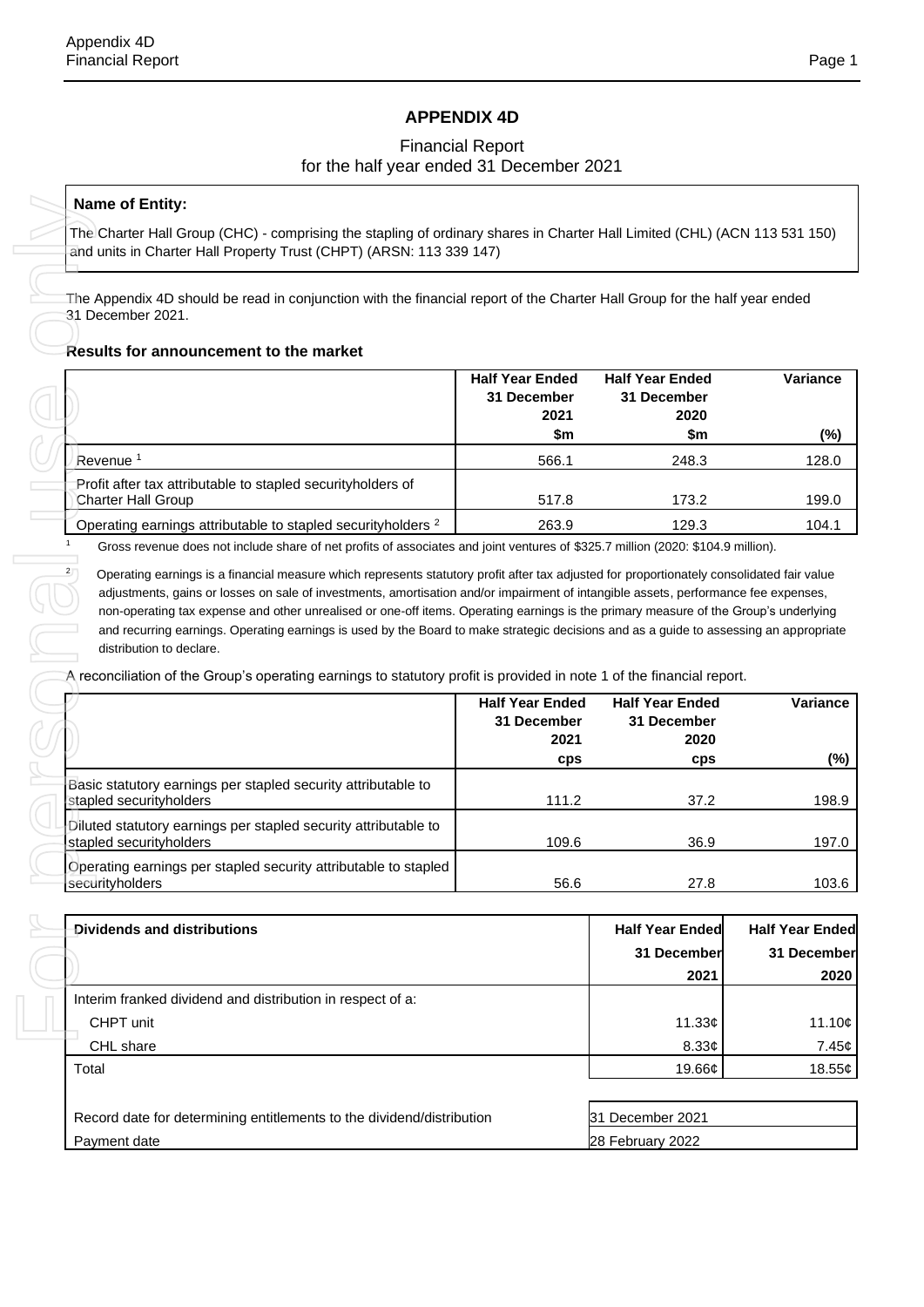## **Results for announcement to the market (continued)**

## **Net Tangible Assets**

|                                                                                                                                                                                                                                                                                                                                                                                                                                                                                                                                                                                                                                                                                                                                                                                                                                                                                                                                                                                                                                                                                                                                                                                                                                                                                                                                                                                                                                                                                                                                                                         | As at<br>As at                    |              |                                                           |
|-------------------------------------------------------------------------------------------------------------------------------------------------------------------------------------------------------------------------------------------------------------------------------------------------------------------------------------------------------------------------------------------------------------------------------------------------------------------------------------------------------------------------------------------------------------------------------------------------------------------------------------------------------------------------------------------------------------------------------------------------------------------------------------------------------------------------------------------------------------------------------------------------------------------------------------------------------------------------------------------------------------------------------------------------------------------------------------------------------------------------------------------------------------------------------------------------------------------------------------------------------------------------------------------------------------------------------------------------------------------------------------------------------------------------------------------------------------------------------------------------------------------------------------------------------------------------|-----------------------------------|--------------|-----------------------------------------------------------|
|                                                                                                                                                                                                                                                                                                                                                                                                                                                                                                                                                                                                                                                                                                                                                                                                                                                                                                                                                                                                                                                                                                                                                                                                                                                                                                                                                                                                                                                                                                                                                                         | 31 December 2021                  | 30 June 2021 |                                                           |
| Net tangible assets (NTA) per stapled security 1                                                                                                                                                                                                                                                                                                                                                                                                                                                                                                                                                                                                                                                                                                                                                                                                                                                                                                                                                                                                                                                                                                                                                                                                                                                                                                                                                                                                                                                                                                                        | \$6.04                            | \$4.91       |                                                           |
| Under the listing rules NTA must be determined by deducting from total tangible assets all claims on those assets ranking ahead of the<br>ordinary securities (ie: all liabilities, preference shares, outside equity interest etc).                                                                                                                                                                                                                                                                                                                                                                                                                                                                                                                                                                                                                                                                                                                                                                                                                                                                                                                                                                                                                                                                                                                                                                                                                                                                                                                                    |                                   |              |                                                           |
| The number of securities on issue at 31 December 2021 is 473.0 million (30 June 2021: 465.8 million).                                                                                                                                                                                                                                                                                                                                                                                                                                                                                                                                                                                                                                                                                                                                                                                                                                                                                                                                                                                                                                                                                                                                                                                                                                                                                                                                                                                                                                                                   |                                   |              |                                                           |
| Control gained or lost over entities during the half year                                                                                                                                                                                                                                                                                                                                                                                                                                                                                                                                                                                                                                                                                                                                                                                                                                                                                                                                                                                                                                                                                                                                                                                                                                                                                                                                                                                                                                                                                                               |                                   |              |                                                           |
| The following changes in control occurred within the Group during the half year:                                                                                                                                                                                                                                                                                                                                                                                                                                                                                                                                                                                                                                                                                                                                                                                                                                                                                                                                                                                                                                                                                                                                                                                                                                                                                                                                                                                                                                                                                        |                                   |              |                                                           |
| DLWF 6 Stewart Avenue Trust (wholly owned entity established on the 16 July 2021)<br>Charter Hall Co-Investment Trust 11 (wholly owned entity established on the 26 August 2021)<br>DLWF Beenleigh Trust (wholly owned entity established on the 10 September 2021)<br>Larapinta Nominees Pty Limited (wholly owned entity acquired on the 1 October 2021)<br>Charter Hall Opportunity Fund 6 (wholly owned entity established on the 5 October 2021)<br>CHOF6 Darwin Trust (wholly owned entity established on the 5 October 2021)<br>DLWF Willaston Hotel Trust (wholly owned entity established on the 6 October 2021)<br>DLWF Links Hotel Trust (wholly owned entity established on the 6 October 2021)<br>$\bullet$<br>CHOF6 Hume Trust (wholly owned entity established on the 15 October 2021)<br>$\bullet$<br>CH 383 Kent Trust (wholly owned entity established on the 11 November 2021)<br>CHOF6 Smithfield Square Trust (wholly owned entity established on the 3 December 2021)<br>Charter Hall Co-Investment Trust 12 (wholly owned entity established on the 3 December 2021)<br>Australian Leisure and Entertainment Property Management Limited (wholly owned entity acquired on the 16<br>December 2021)<br>ALE Finance Company No 3 Pty Ltd (wholly owned entity acquired on the 16 December 2021)<br>Charter Hall Maxim Income Fund (wholly owned entity established on the 21 December 2021)<br>Details of Associates and Joint Venture entities<br>The Group's Associates and Joint Venture entities and its percentage holding are set out below: |                                   |              |                                                           |
| Associates                                                                                                                                                                                                                                                                                                                                                                                                                                                                                                                                                                                                                                                                                                                                                                                                                                                                                                                                                                                                                                                                                                                                                                                                                                                                                                                                                                                                                                                                                                                                                              |                                   |              |                                                           |
| CH AP Fund (5.0%)                                                                                                                                                                                                                                                                                                                                                                                                                                                                                                                                                                                                                                                                                                                                                                                                                                                                                                                                                                                                                                                                                                                                                                                                                                                                                                                                                                                                                                                                                                                                                       |                                   |              |                                                           |
| CH Vault Wholesale Fund (1.0%)                                                                                                                                                                                                                                                                                                                                                                                                                                                                                                                                                                                                                                                                                                                                                                                                                                                                                                                                                                                                                                                                                                                                                                                                                                                                                                                                                                                                                                                                                                                                          |                                   |              |                                                           |
|                                                                                                                                                                                                                                                                                                                                                                                                                                                                                                                                                                                                                                                                                                                                                                                                                                                                                                                                                                                                                                                                                                                                                                                                                                                                                                                                                                                                                                                                                                                                                                         | CH Treasury Wholesale Fund (1.0%) |              |                                                           |
| Charter Hall Australian Convenience Retail Trust (2.5%)                                                                                                                                                                                                                                                                                                                                                                                                                                                                                                                                                                                                                                                                                                                                                                                                                                                                                                                                                                                                                                                                                                                                                                                                                                                                                                                                                                                                                                                                                                                 |                                   |              |                                                           |
| Charter Hall Australian Investment Trust (10.0%)                                                                                                                                                                                                                                                                                                                                                                                                                                                                                                                                                                                                                                                                                                                                                                                                                                                                                                                                                                                                                                                                                                                                                                                                                                                                                                                                                                                                                                                                                                                        |                                   |              |                                                           |
| Charter Hall Canberra Office Trust (5.0%)                                                                                                                                                                                                                                                                                                                                                                                                                                                                                                                                                                                                                                                                                                                                                                                                                                                                                                                                                                                                                                                                                                                                                                                                                                                                                                                                                                                                                                                                                                                               |                                   |              |                                                           |
| Charter Hall Crestmead Wholesale Trust (0.1%)                                                                                                                                                                                                                                                                                                                                                                                                                                                                                                                                                                                                                                                                                                                                                                                                                                                                                                                                                                                                                                                                                                                                                                                                                                                                                                                                                                                                                                                                                                                           |                                   |              |                                                           |
| Charter Hall Counter Cyclical Trust (5.0%)                                                                                                                                                                                                                                                                                                                                                                                                                                                                                                                                                                                                                                                                                                                                                                                                                                                                                                                                                                                                                                                                                                                                                                                                                                                                                                                                                                                                                                                                                                                              |                                   |              |                                                           |
| Charter Hall Direct Office Fund (8.8%)                                                                                                                                                                                                                                                                                                                                                                                                                                                                                                                                                                                                                                                                                                                                                                                                                                                                                                                                                                                                                                                                                                                                                                                                                                                                                                                                                                                                                                                                                                                                  |                                   |              |                                                           |
| Charter Hall Direct PFA Fund (12.8%)                                                                                                                                                                                                                                                                                                                                                                                                                                                                                                                                                                                                                                                                                                                                                                                                                                                                                                                                                                                                                                                                                                                                                                                                                                                                                                                                                                                                                                                                                                                                    |                                   |              |                                                           |
| Charter Hall Direct Plumpton Fund (20.0%)                                                                                                                                                                                                                                                                                                                                                                                                                                                                                                                                                                                                                                                                                                                                                                                                                                                                                                                                                                                                                                                                                                                                                                                                                                                                                                                                                                                                                                                                                                                               |                                   |              |                                                           |
| Charter Hall Direct Truganina Fund (18.8%)                                                                                                                                                                                                                                                                                                                                                                                                                                                                                                                                                                                                                                                                                                                                                                                                                                                                                                                                                                                                                                                                                                                                                                                                                                                                                                                                                                                                                                                                                                                              |                                   |              |                                                           |
| Charter Hall Direct Wollert Fund (25.0%)                                                                                                                                                                                                                                                                                                                                                                                                                                                                                                                                                                                                                                                                                                                                                                                                                                                                                                                                                                                                                                                                                                                                                                                                                                                                                                                                                                                                                                                                                                                                |                                   |              |                                                           |
| Charter Hall Exchange Wholesale Trust (7.8%)<br>$\bullet$                                                                                                                                                                                                                                                                                                                                                                                                                                                                                                                                                                                                                                                                                                                                                                                                                                                                                                                                                                                                                                                                                                                                                                                                                                                                                                                                                                                                                                                                                                               |                                   |              |                                                           |
| Charter Hall Long WALE REIT (10.6%)<br>$\bullet$                                                                                                                                                                                                                                                                                                                                                                                                                                                                                                                                                                                                                                                                                                                                                                                                                                                                                                                                                                                                                                                                                                                                                                                                                                                                                                                                                                                                                                                                                                                        |                                   |              |                                                           |
| Charter Hall Maxim Property Securities Fund (11.8%)<br>$\bullet$                                                                                                                                                                                                                                                                                                                                                                                                                                                                                                                                                                                                                                                                                                                                                                                                                                                                                                                                                                                                                                                                                                                                                                                                                                                                                                                                                                                                                                                                                                        |                                   |              |                                                           |
| Charter Hall Office Trust (15.7%)<br>$\bullet$                                                                                                                                                                                                                                                                                                                                                                                                                                                                                                                                                                                                                                                                                                                                                                                                                                                                                                                                                                                                                                                                                                                                                                                                                                                                                                                                                                                                                                                                                                                          |                                   |              |                                                           |
| Charter Hall Prime Industrial Fund (1.8%)<br>$\bullet$                                                                                                                                                                                                                                                                                                                                                                                                                                                                                                                                                                                                                                                                                                                                                                                                                                                                                                                                                                                                                                                                                                                                                                                                                                                                                                                                                                                                                                                                                                                  |                                   |              |                                                           |
| Charter Hall Prime Office Fund (5.4%)<br>$\bullet$                                                                                                                                                                                                                                                                                                                                                                                                                                                                                                                                                                                                                                                                                                                                                                                                                                                                                                                                                                                                                                                                                                                                                                                                                                                                                                                                                                                                                                                                                                                      |                                   |              |                                                           |
| Charter Hall Retail REIT (10.7%)<br>$\bullet$<br>Charter Hall Social Infrastructure REIT (8.8%)<br>$\bullet$                                                                                                                                                                                                                                                                                                                                                                                                                                                                                                                                                                                                                                                                                                                                                                                                                                                                                                                                                                                                                                                                                                                                                                                                                                                                                                                                                                                                                                                            |                                   |              |                                                           |
|                                                                                                                                                                                                                                                                                                                                                                                                                                                                                                                                                                                                                                                                                                                                                                                                                                                                                                                                                                                                                                                                                                                                                                                                                                                                                                                                                                                                                                                                                                                                                                         |                                   |              | CH Deep Value AREIT Partnership Trust (9.0%)<br>$\bullet$ |
| Core Logistics Partnership (4.8%)<br>$\bullet$                                                                                                                                                                                                                                                                                                                                                                                                                                                                                                                                                                                                                                                                                                                                                                                                                                                                                                                                                                                                                                                                                                                                                                                                                                                                                                                                                                                                                                                                                                                          |                                   |              |                                                           |
| Deep Value Partnership (11.1%)                                                                                                                                                                                                                                                                                                                                                                                                                                                                                                                                                                                                                                                                                                                                                                                                                                                                                                                                                                                                                                                                                                                                                                                                                                                                                                                                                                                                                                                                                                                                          |                                   |              |                                                           |
| DOF Mary Street Wholesale Trust (0.1%)<br>$\bullet$                                                                                                                                                                                                                                                                                                                                                                                                                                                                                                                                                                                                                                                                                                                                                                                                                                                                                                                                                                                                                                                                                                                                                                                                                                                                                                                                                                                                                                                                                                                     |                                   |              |                                                           |

## **Control gained or lost over entities during the half year**

- DLWF 6 Stewart Avenue Trust (wholly owned entity established on the 16 July 2021)
- Charter Hall Co -Investment Trust 11 (wholly owned entity established on the 26 August 2021)
- DLWF Beenleigh Trust (wholly owned entity established on the 10 September 2021)
- Larapinta Nominees Pty Limited (wholly owned entity acquired on the 1 October 2021)
- Charter Hall Opportunity Fund 6 (wholly owned entity established on the 5 October 2021)
- CHOF6 Darwin Trust (wholly owned entity established on the 5 October 2021)
- DLWF Willaston Hotel Trust (wholly owned entity established on the 6 October 2021)
- DLWF Links Hotel Trust (wholly owned entity established on the 6 October 2021)
- CHOF6 Hume Trust (wholly owned entity established on the 15 October 2021)
- CH 383 Kent Trust (wholly owned entity established on the 11 November 2021)
- CHOF6 Smithfield Square Trust (wholly owned entity established on the 3 December 2021)
- Charter Hall Co -Investment Trust 12 (wholly owned entity established on the 3 December 2021)
- Australian Leisure and Entertainment Property Management Limited (wholly owned entity acquired on the 16 December 2021)
- ALE Finance Company No 3 Pty Ltd (wholly owned entity acquired on the 16 December 2021)
- Charter Hall Maxim Income Fund (wholly owned entity established on the 21 December 2021)

## **Details of Associates and Joint Venture entities**

### **Associates**

- CH AP Fund (5.0%)
- CH Vault Wholesale Fund (1.0%)
- CH Treasury Wholesale Fund (1.0%)
- Charter Hall Australian Convenience Retail Trust (2.5%)
- Charter Hall Australian Investment Trust (10.0%)
- Charter Hall Canberra Office Trust (5.0%)
- Charter Hall Crestmead Wholesale Trust (0.1%)
- Charter Hall Counter Cyclical Trust (5.0%)
- Charter Hall Direct Office Fund (8.8%)
- Charter Hall Direct PFA Fund (12.8%)
- Charter Hall Direct Plumpton Fund (20.0%)
- Charter Hall Direct Truganina Fund (18.8%)
- Charter Hall Direct Wollert Fund (25.0%)
- Charter Hall Exchange Wholesale Trust (7.8%)
- Charter Hall Long WALE REIT (10.6%)
- Charter Hall Maxim Property Securities Fund (11.8%)
- Charter Hall Office Trust (15.7%)
- Charter Hall Prime Industrial Fund (1.8%)
- Charter Hall Prime Office Fund (5.4%)
- Charter Hall Retail REIT (10.7%)
- Charter Hall Social Infrastructure REIT (8.8%)
- CH Deep Value AREIT Partnership Trust (9.0%)
- Core Logistics Partnership (4.8%)
- Deep Value Partnership (11.1%)
-